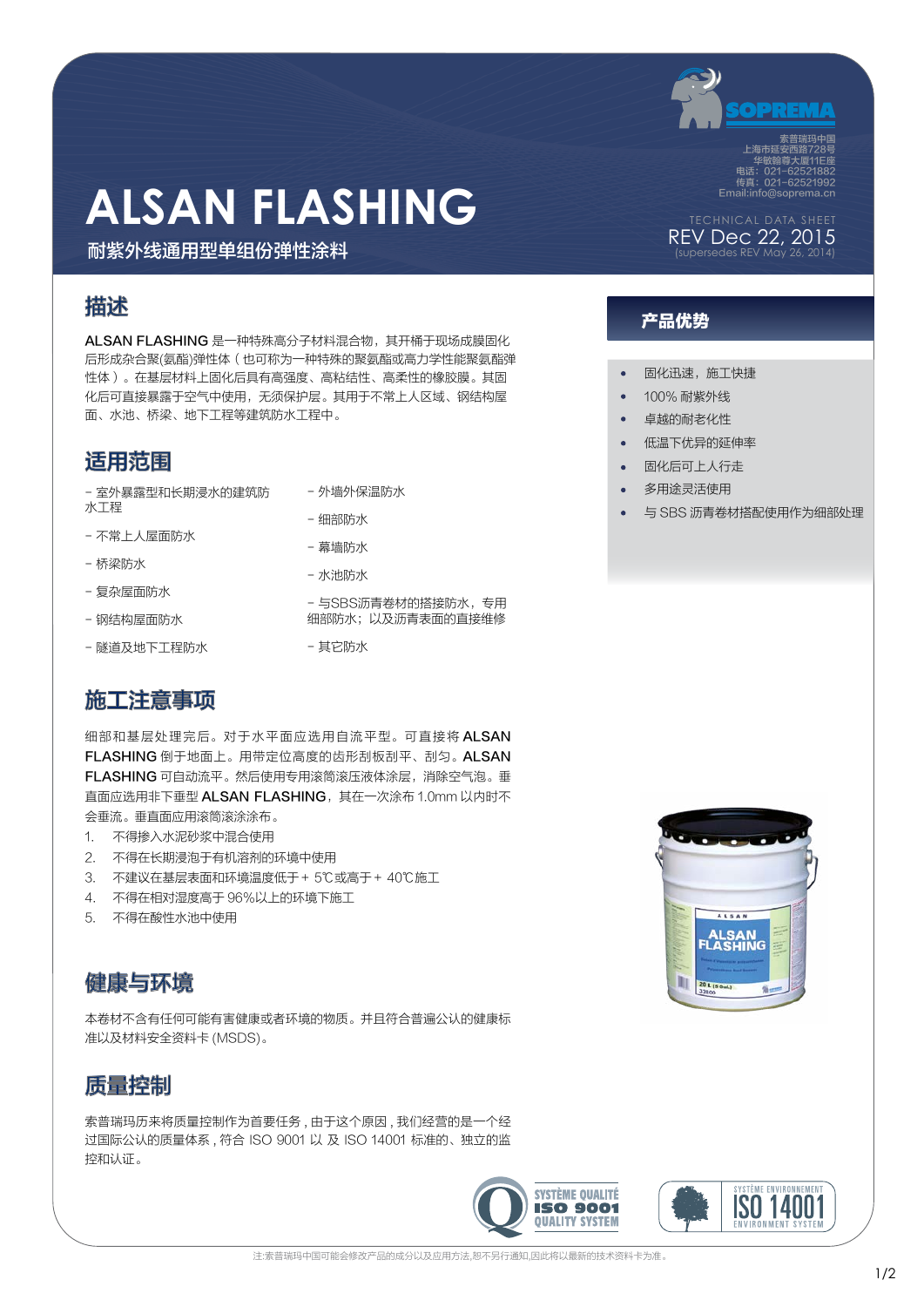

REV Dec 22, 2015 (supersedes REV May 26, 2014)

索普瑞玛中国 上海市延安西路728号 华敏翰尊大厦11E座 电话:021-62521882 传真:021-62521992 Email:info@soprema.cn

# **ALSAN FLASHING**

耐紫外线通用型单组份弹性涂料

### 产品信息

| 产品构成 | <b>ALSAN FLASHING</b>           |  |  |
|------|---------------------------------|--|--|
| 成分   | 聚氨酯混合物                          |  |  |
| 形态   | 单组份液体涂料                         |  |  |
| 颜色   | 棕色                              |  |  |
| 容量   | 20L                             |  |  |
| 重量   | 20kg                            |  |  |
| 比重   | $1.0 \pm 0.1$ g/cm <sup>3</sup> |  |  |

| 产品性能               | <b>ALSAN FLASHING</b>         |  |  |
|--------------------|-------------------------------|--|--|
| 粘度                 | $3000 - 10000cp$              |  |  |
| 表干时间               | $0.5 - 3$ hours               |  |  |
| 干燥时间               | $6 - 24$ hours                |  |  |
| 拉力                 | >6Mpa                         |  |  |
| 断裂延伸率              | $>500\%$                      |  |  |
| 低温柔性               | $-40^{\circ}$ C               |  |  |
| 低温延伸率 (-40℃)       | $\geq 100\%$                  |  |  |
| 不透水性 (0.3Mpa下30分钟) | 不透水                           |  |  |
| 抗紫外线               | 良好                            |  |  |
| 耐稀酸、强碱、饱和食盐水       | 良好                            |  |  |
| 固化后使用温度            | $-40^{\circ}C - +90^{\circ}C$ |  |  |

( 所有值为标称值 )

### 厚度与用量

| 厚度 | $1.0$ mm $^{\dagger}$   | $1.5$ mm $^{\circ}$     | 2.0 <sub>mm</sub>       |
|----|-------------------------|-------------------------|-------------------------|
| 用量 | $1.1$ kg/m <sup>2</sup> | $1.6$ kg/m <sup>2</sup> | $2.2$ kg/m <sup>2</sup> |
|    |                         |                         |                         |

### 材料特点

ALSAN FLASHING 是一种粘稠液体材料。一旦遇到空气则发生化学交联而 固化。固化后形成一种聚氨酯弹性橡胶膜。该材料对混凝土砂浆、大理石、陶瓷、 铝合金、聚氨酯发泡剂、PVC 等有较好的粘附力。一般情况下,建议使用合 适的底涂剂,以使其对基材有更好的粘结性能。材料固化后,其可直接暴露于 室外空气中使用,无须保护层。其具有优异的防水性能,其表面可供人员维修 用通行。但表面不建议有重型车辆碾压。



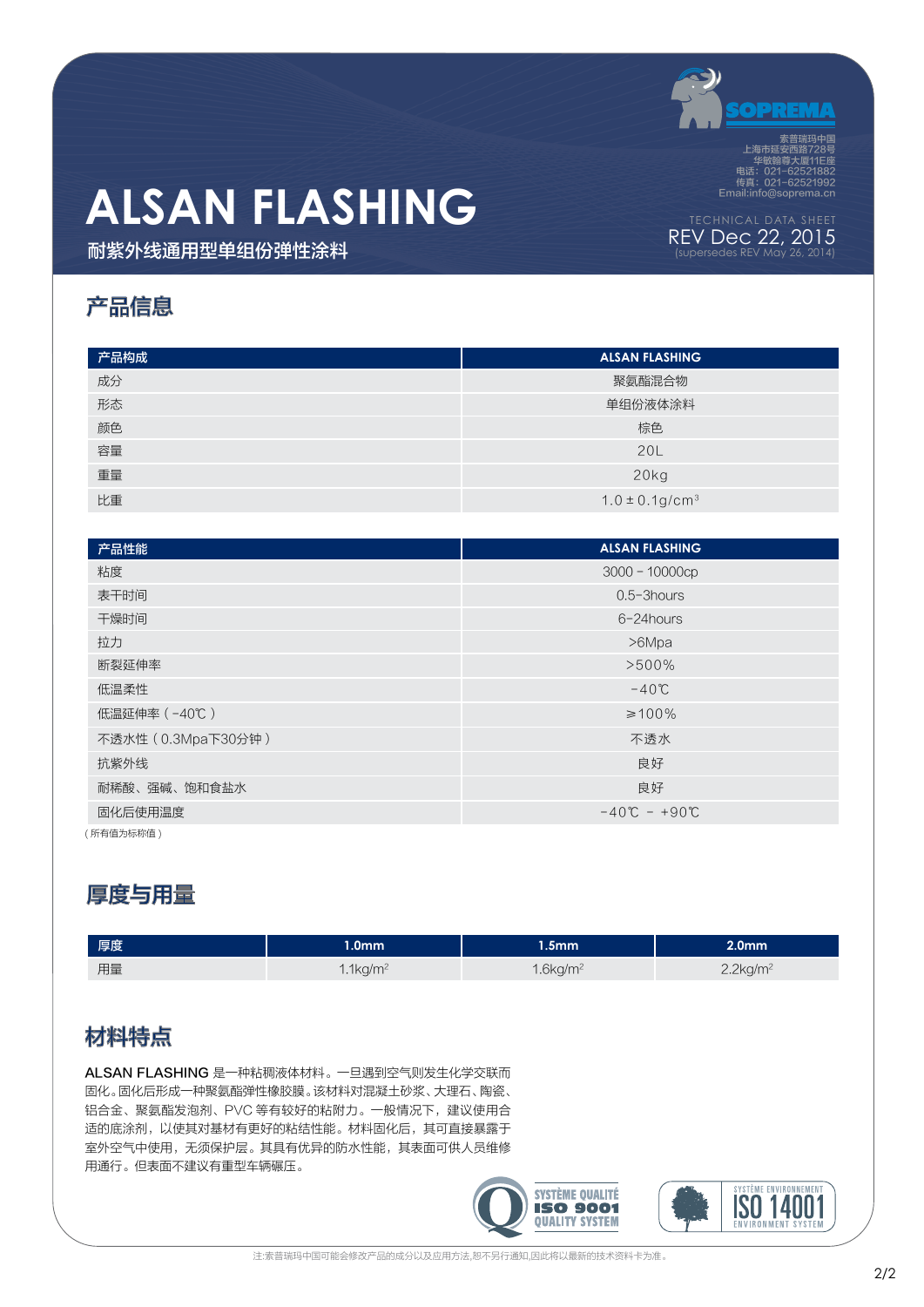

SOPREMA CHINA<br>Suite 11E, Huamin Empire Plaza,<br>No.728 West Yanan Road, Shanghai<br>TEL: 021–62521882<br>FAX: 021–62521992 Email:info@soprema.cn

REV Dec 22, 2015 (supersedes REV May 26, 2014)

# **ALSAN FLASHING**

UV-Resistant Single-Component Elastomeric Coating

### DESCRIPTION ADVANTAGES

ALSAN FLASHING is a special polymer material that, upon opening on-site, cures to form a film of hybrid polyurethane and elastomer (otherwise known as a special type of polyurethane or a polyurethane elastomer with high mechanical performance). Once it cures on the substrate, the resulting rubberized film has high strength, high adhesion, and high flexibility. Once cured, it can be exposed to air and no additional protective coating is needed. It can be used for the waterproofing of rooftops that are rarely occupied, steel roofs, pools, bridges, and underground construction works.

### APPLICATION

- Waterproofing for outdoor works and water retention works;

- Waterproofing of roofs with low traffic;
- Bridge waterproofing
- Waterproofing of complex roofs
- Waterproofing of steel roofs
- Tunnel and underground works waterproofing
- External wall insulation and waterproofing
- Waterproofing of structural details
- Screen wall waterproofing
- Swimming pool waterproofing
- Designed for detail waterproofing, works with SBS membrane for waterproofing effect; also used for the repair of the membrane surface
- Other kinds of waterproofing

- Repid curing, fast construction
- **Wearable**
- 100% LIV resistant
- **Excellent ageing resistant**
- Good elongation at low temperature
- Walking after curing
- Multipurpose flexible use
- Works with SBS membrane for detail

### INSTALLATION

Structural details and substrate area after treating. Use the self-leveling variant for plane surfaces. You may pour ALSAN FLASHING directly onto the floor. Use a scraper with height positioning teeth to smoothen the product. ALSAN FLASHING will flow naturally to the lowest level for a smooth surface. Then, use the dedicated roller to press on the coating to remove any air bubbles underneath. On vertical surfaces, use the no-sag ALSAN FLASHING which will not sag or drip as long as each coat is of 1.0mm or thinner. Use the roller to spread the product evenly on vertical surfaces.

- 1. Do not mix into cement mortar
- 2. Do not use in environments where there is long term exposure to organic solvents
- 3. Do not use where the substrate surface of the application environment has a temperature lower than +5 ℃ or higher than +40℃
- 4. Do not apply in environments where ambient humidity is higher than 96%
- 5. Do not use in pools containing acidic liquids